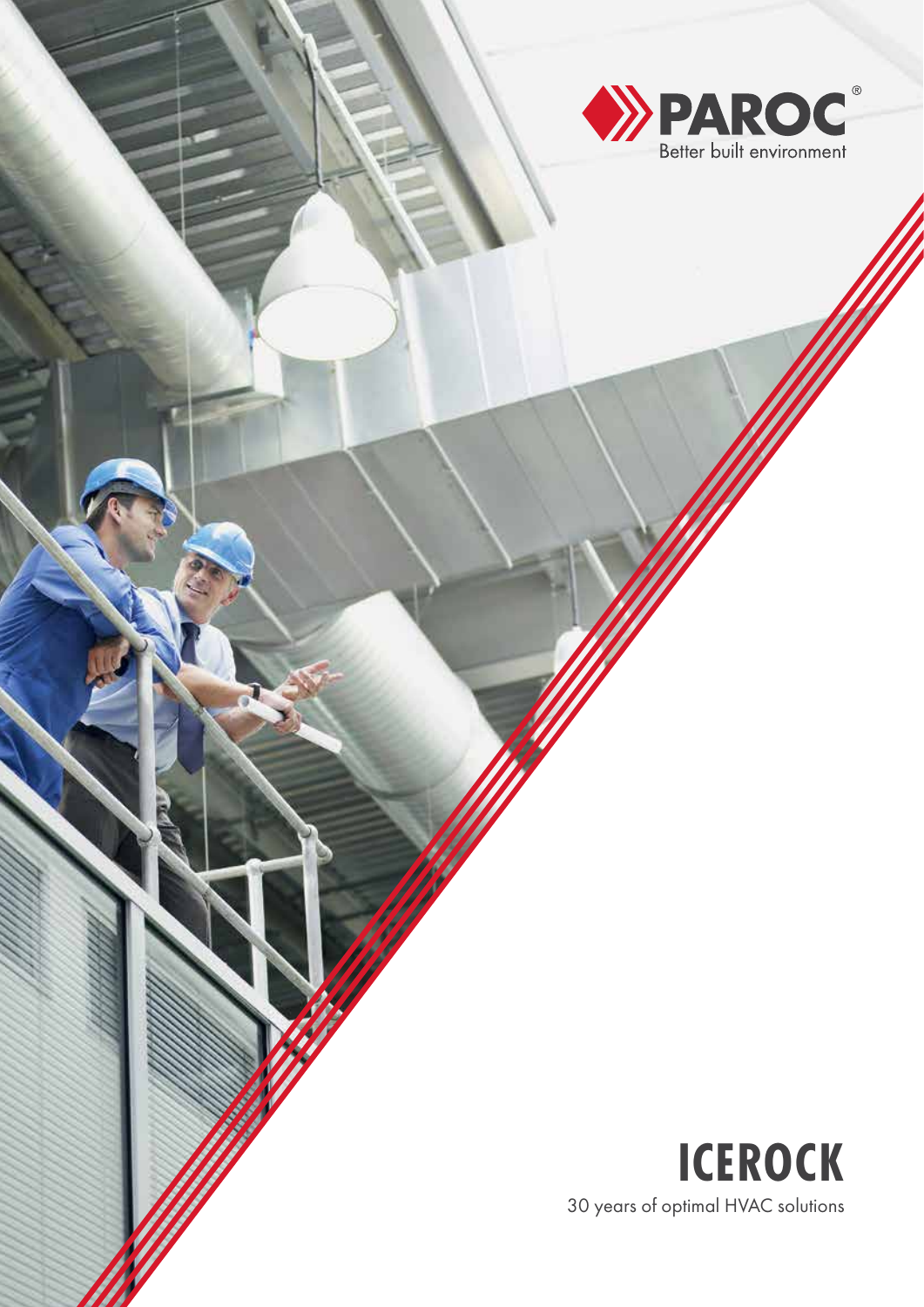

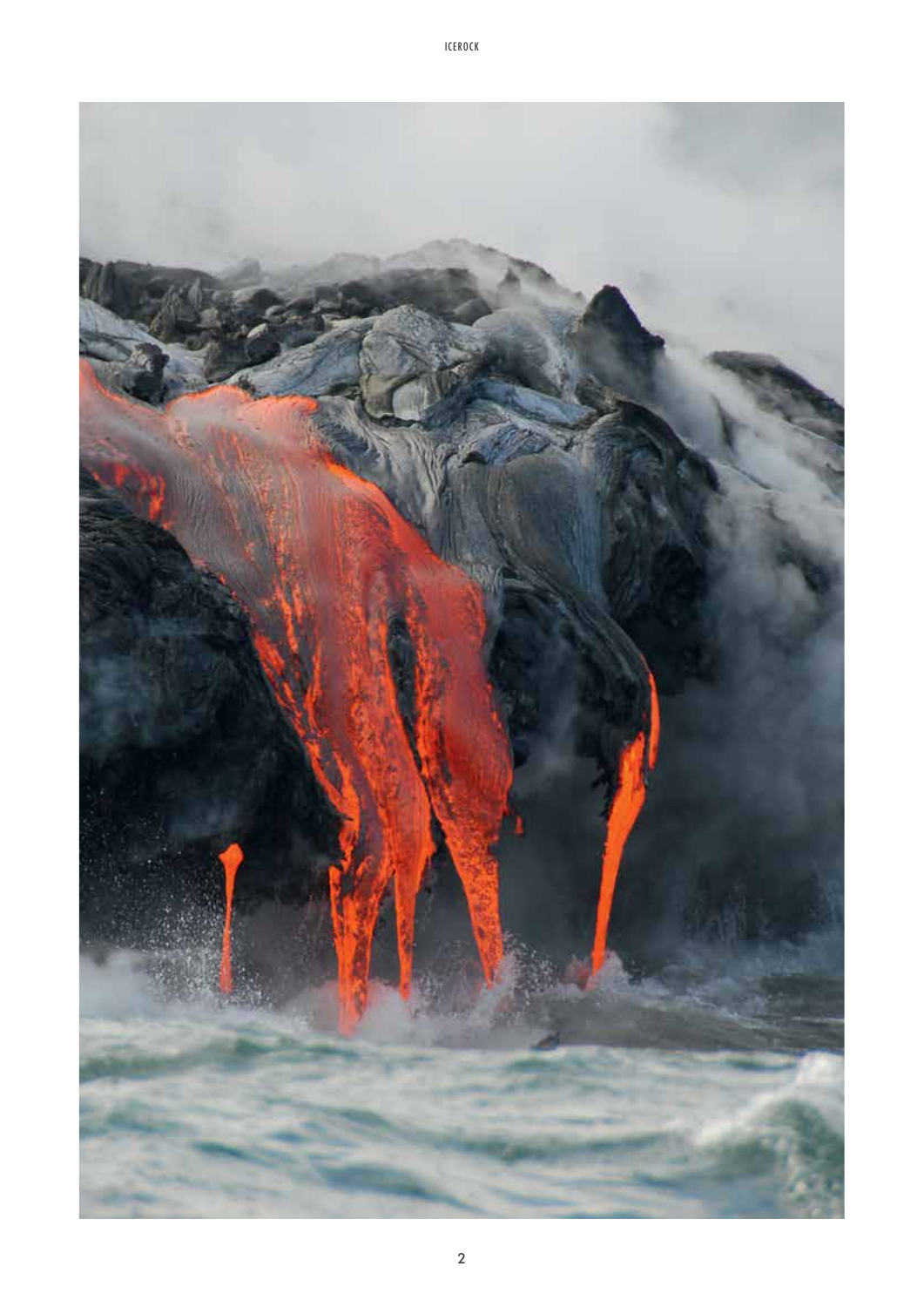## THE DUCT INSULATION OF CHOICE FOR CONTRACTORS, SPECIFIERS AND THEIR CLIENTS.

NOW RESPONSIBLY SOURCED WITH ISO 14001 CERTIFICATION FOR BOTH MANUFACTURE AND RAW MATERIAL EXTRACTION

Icerock, in the form of Ductwrap and Ductslab is a truly attractive option for HVAC applications, with commercial and technical advantages. The quality of this product is highly regarded in the HVAC insulation market. Manufacturer Steinull has agreed that Icerock products are offered exclusively in the UK only by Paroc.

The ISO 9001 certified factory is situated on the northern coast of Iceland, on the very edge of the Arctic Circle, and commenced production in 1985. The raw material is mainly sourced from naturally occurring local basalt rock and sand. The fibre itself is bio-soluble, yet with a softening temperature over 1000°C.

The unique geology of the manufacturer's location means that a high proportion of the sourced material is renewed by natural processes, leaving no permanent scars on the earth's surface. Not only are the raw materials obtained from renewable resources, but the electrical energy used in the melting furnace and curing oven is derived from natural sources – hydroelectric and geothermal power, neither of which emits  $CO<sub>2</sub>$  during their generation.

#### **IMPORTANTLY FOR BREEAM ASSESSMENTS, ICEROCK DUCTWRAP AND DUCTSLAB ARE GREEN GUIDE RATED A+ AND ARE RESPONSIBLY SOURCED.**

Icerock products are of course also CE marked and conform to the European Union's Construction Products Directive (Declarations of Performance found at www.paroc.co.uk)

- Green Guide rating A+
- Responsibly Sourced
- Low thermal conductivity for energy efficiency
- High fire resistance, non-combustible Euroclass A1
- Acoustic benefits
- CE Marked
- Marine approved
- London Underground & Crossrail approved

Icerock products are characterised by consistent high quality, low shot levels, low thermal conductivity, excellent resilience, low dust levels, and significantly improved handling characteristics. They allow ductwork to be insulated to a very high standard, resulting in excellent thermal performance and appearance.

Icerock Ductwrap additionally carries Marine Equipment Directive approval for non-combustibility, low flame spread, and lack of smoke or toxic hazard. Both Ductwrap and Ductslab hold similar MOD approvals permitting installation in military vessels.

Icerock Ductwrap carries London Underground (LUL) Registration No. 2430 and Icerock Ductslab LUL Registration No. 2431.

You can use and handle Icerock and Paroc stone wool products safely without health hazards. To ensure product safety we produce only high bio-soluble stone wool fibre, which cannot be classified as carcinogenic to humans. Some but not all people may experience itching from handling stone wool fibres. We recommend wearing loose fitting clothing and gloves during the installation of mineral wool. As with all dusts, stone wool dust release should be reasonably controlled.

Icerock Ductwrap and Ductslab are available in the UK from any of Paroc Ltd´s Distribution Partner companies, found at www.paroc.co.uk/contact-us/dealers-and-contractors .

Contact one of these companies today to find out just how commercially attractive an option these products can be, compared to other duct insulation materials.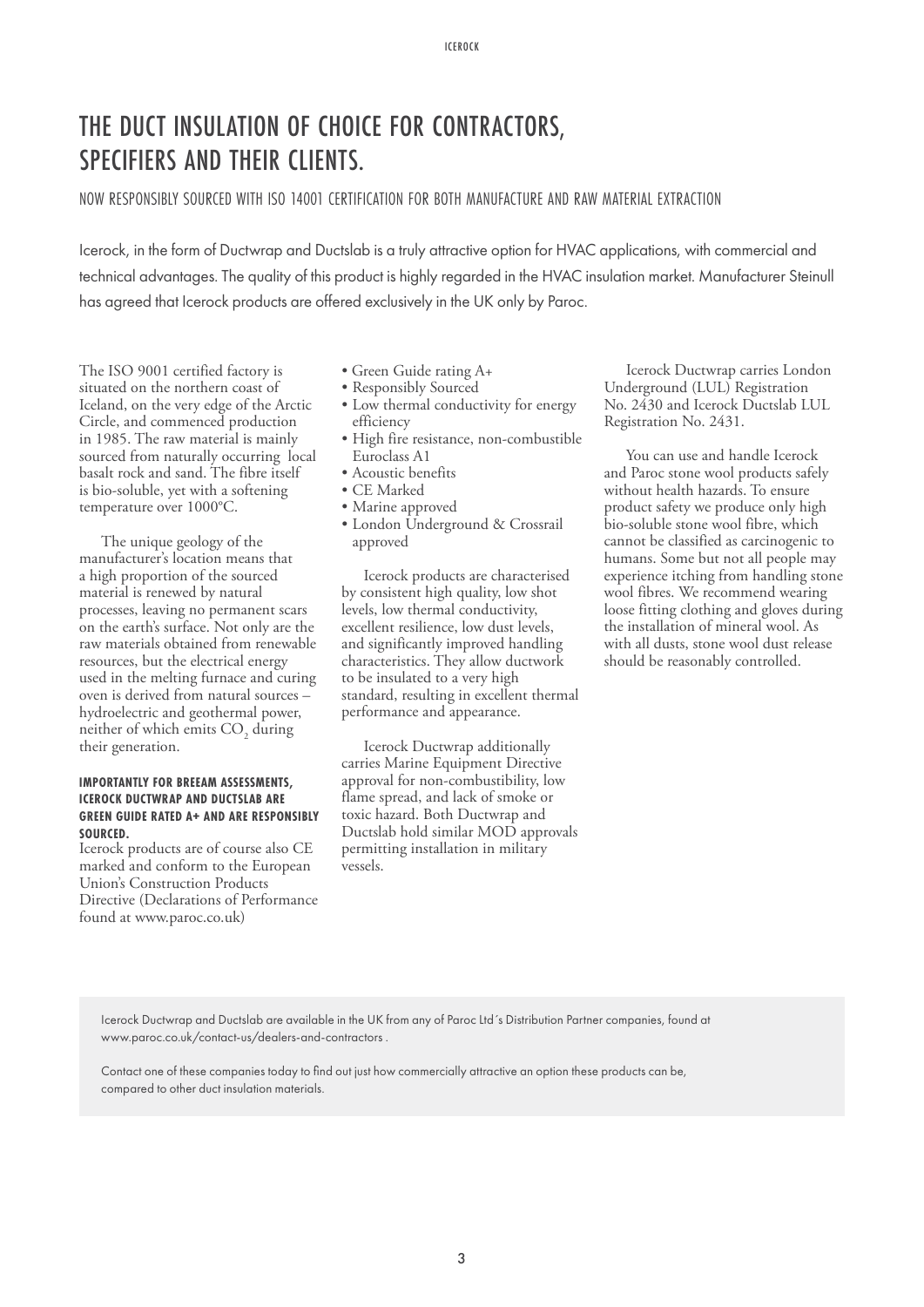

# ICEROCK DUCTWRAP - TECHNICAL PROPERTIES

#### **SHORT DESCRIPTION**

Icerock Ductwrap consists of high quality mineral fibre rolls, faced with reinforced aluminium foil.

#### **APPLICATION**

Thermal and acoustic insulation for air conditioning, warm air and extract ducts, used in the internal and external environment, within plant rooms and boiler houses. Also used for insulation of water storage and expansion tanks. Icerock Ductwrap is also used as an infill material in the manufacture of Fabric Covered Flexible Insulation Jackets which are used to insulate valves, flanges & other items of equipment of HVAC & Industrial plant.

#### **NOMINAL DENSITY**

40 - 45 kg/m³

The limiting temperature of the fibre is more than +1000°C but the rolls should not be used where temperatures are continuously above +250°C.

#### **DIMENSIONS**

| Width x Length (mm)       | Thickness (mm)            |
|---------------------------|---------------------------|
| 900 x 10000               | 25                        |
| 900 x 8500                | 40                        |
| 900 x 75000               | 50                        |
| In accordance with EN 822 | In accordance with EN 823 |

### **PACKAGING**

Package Type - Shrink wrap Polythene

#### **FIRE PROPERTIES**

| Reaction to Fire                  |    |                                                                           |  |  |
|-----------------------------------|----|---------------------------------------------------------------------------|--|--|
| Value<br><b>Description</b>       |    | <b>In Accordance With</b>                                                 |  |  |
| Reaction to Fire, Euroclass       | A1 | EN 13501-1                                                                |  |  |
| Combustibility<br>Non-Combustible |    | EN ISO 1182:2002, Class 0 according to BS476: part 6 1989 and part 7 1997 |  |  |

#### **THERMAL PROPERTIES**

| <b>Essential Characteristics</b>                           | Performance |
|------------------------------------------------------------|-------------|
| Thermal Conductivity (declared) in 10 °C, $\lambda_{10}$   | 0.034 W/mK  |
| Thermal Conductivity (declared) in 50 °C, $\lambda_{50}$   | 0.039 W/mK  |
| Thermal Conductivity (declared) in 100 °C, $\lambda_{100}$ | 0.049 W/mK  |
| Thermal Conductivity (declared) in 150 °C, $\lambda_{150}$ | 0.060 W/mK  |

Values announced by manufacturer.

#### **MOISTURE PROPERTIES**

| <b>Water Permeability</b>                                      |             |                                                                   |  |  |
|----------------------------------------------------------------|-------------|-------------------------------------------------------------------|--|--|
| <b>Essential Characteristics</b>                               | Performance | <b>Harmonised Technical Specification (incl. method standard)</b> |  |  |
| Water Absorption, Short Term WS, $Wp \leq 1$ kg/m <sup>2</sup> |             | EN 1609                                                           |  |  |

#### **FACINGS**

Facing Material - Reinforced aluminium foil





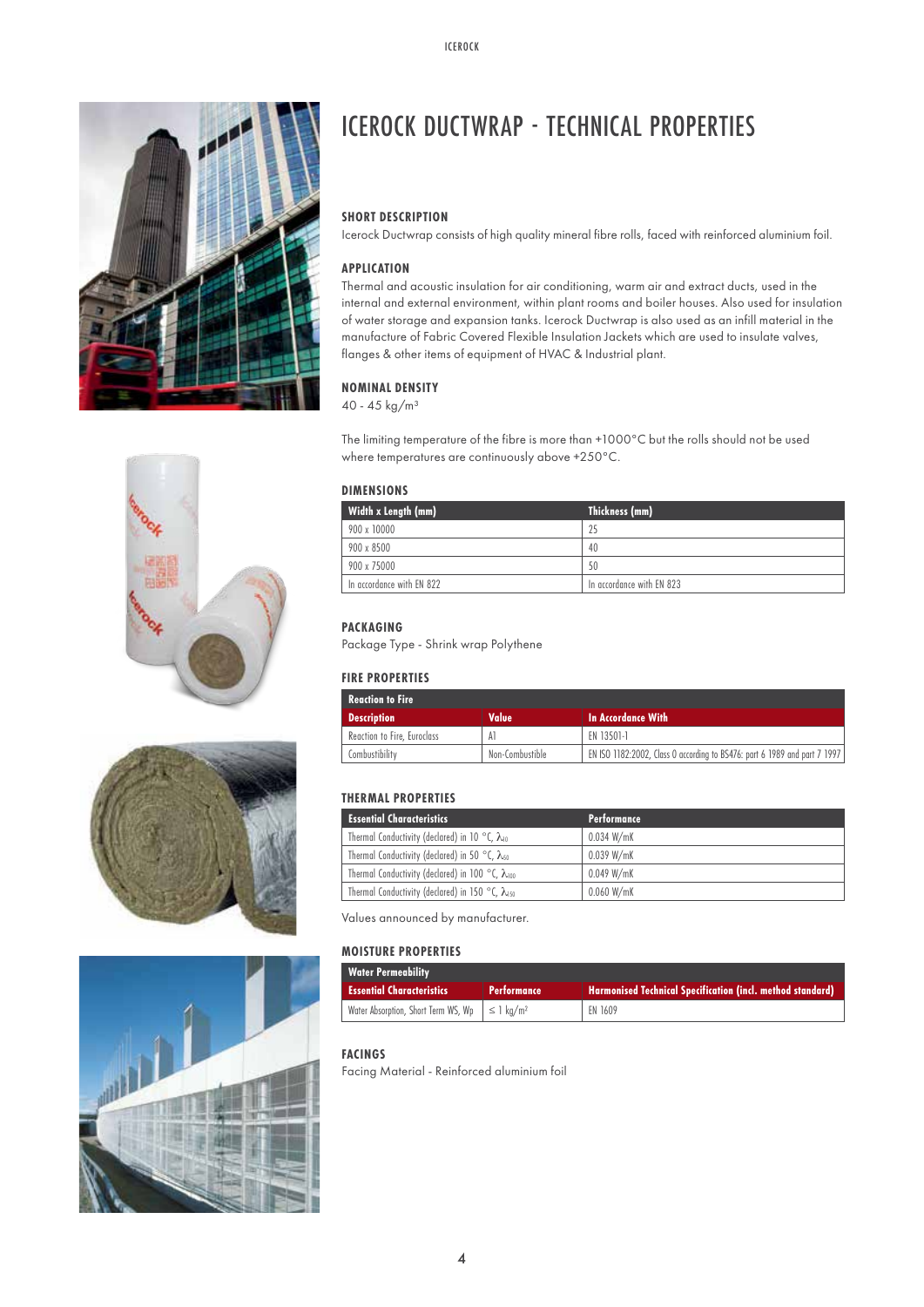## ICEROCK DUCTSLAB - TECHNICAL PROPERTIES

### **SHORT DESCRIPTION**

Icerock Ductslab is a high quality mineral fibre slab faced with reinforced aluminium foil.

### **APPLICATION**

Thermal and acoustic insulation for air conditioning, warm air and extract ducts within plant rooms and boiler houses. Also used for insulation of water storage and expansion tanks.

#### **NOMINAL DENSITY**

 $45 \text{ kg/m}^3$ 

The limiting temperature of the fibre is more than +1000°C but the slabs should not be used where temperatures are continuously above +250°C.

### **DIMENSIONS**

| Width x Length (mm)       | Thickness (mm)            |
|---------------------------|---------------------------|
| 600 x 1200                | 40, 50, 60, 80, 100       |
| In accordance with EN 822 | In accordance with EN 823 |

#### **PACKAGING**

Package Type - Shrink wrap Polythene

### **FIRE PROPERTIES**

| <b>Reaction to Fire</b>     |                 |                                                                           |  |  |
|-----------------------------|-----------------|---------------------------------------------------------------------------|--|--|
| Value<br><b>Description</b> |                 | In Accordance With                                                        |  |  |
| Reaction to Fire, Euroclass | A1              | EN 13501-1                                                                |  |  |
| Combustibility              | Non-Combustible | EN ISO 1182:2002, Class 0 according to BS476: part 6 1989 and part 7 1997 |  |  |

#### **THERMAL CONDUCTIVITY**

| <b>Description</b>                                         | Value      |
|------------------------------------------------------------|------------|
| Thermal Conductivity (declared) in 10 °C, $\lambda_{10}$   | 0.034 W/mK |
| Thermal Conductivity (declared) in 50 °C, $\lambda_{50}$   | 0.039 W/mK |
| Thermal Conductivity (declared) in 100 °C, $\lambda_{100}$ | 0.048 W/mK |
| Thermal Conductivity (declared) in 150 °C, $\lambda_{150}$ | 0.060 W/mK |

Values announced by manufacturer.

## **MOISTURE PROPERTIES**

| <b>Water Permeability</b>                                        |       |                           |  |
|------------------------------------------------------------------|-------|---------------------------|--|
| <b>Description</b>                                               | Value | <b>In Accordance With</b> |  |
| Water Absorption, Short Term WS, $Wp \mid \leq 1 \text{ kg/m}^2$ |       | EN 1609                   |  |

#### **FACINGS**

Facing Material - Reinforced aluminium foil







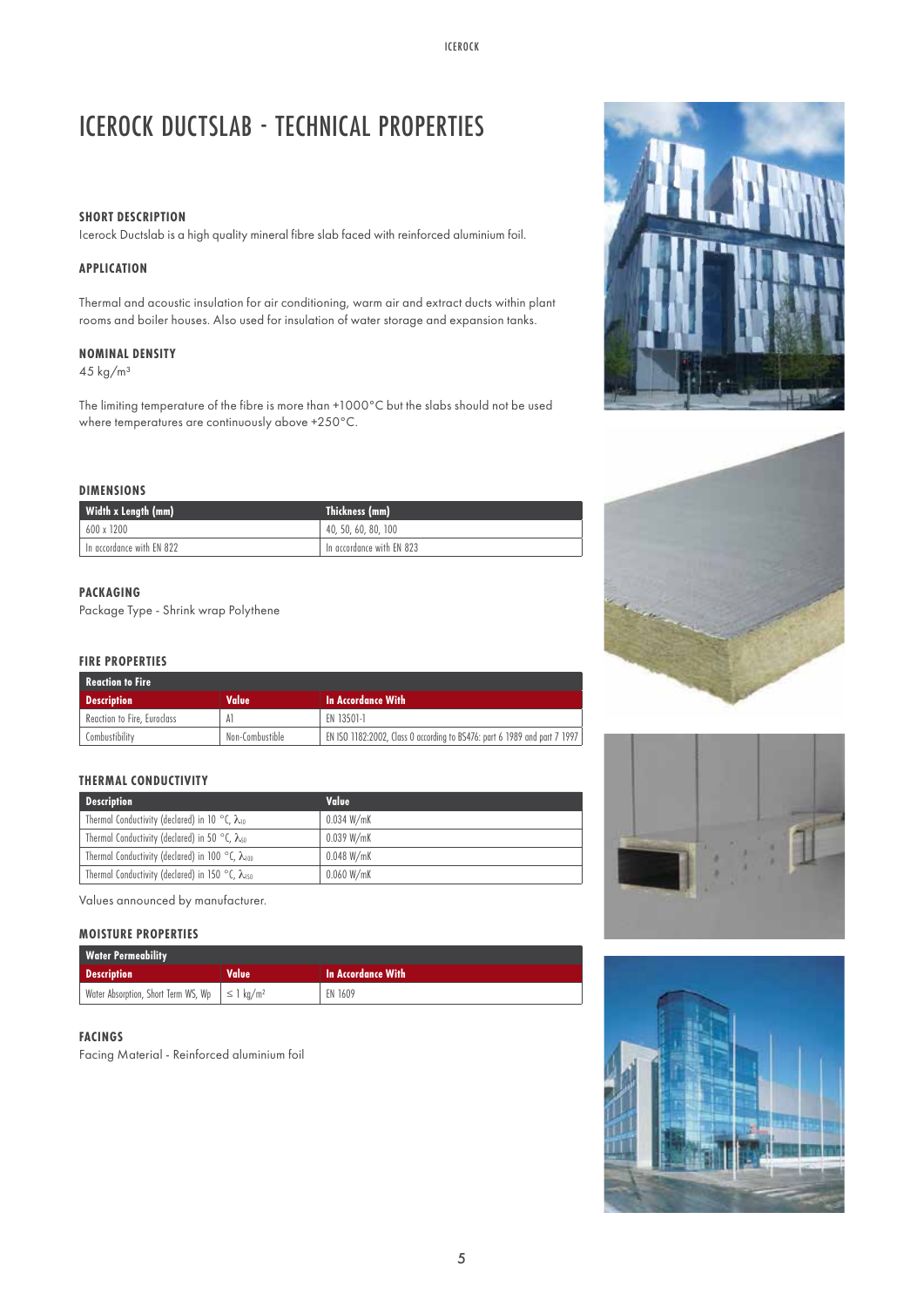## SELECTED PROJECTS





- **The Shard, London**
- **Alder Hey Hospital, Liverpool**
- **Greenwich Wharf, London**
- **Bristol City FC**
- **33 Cavendish Sq, London**
- **Vauxhall Tube Stn, London**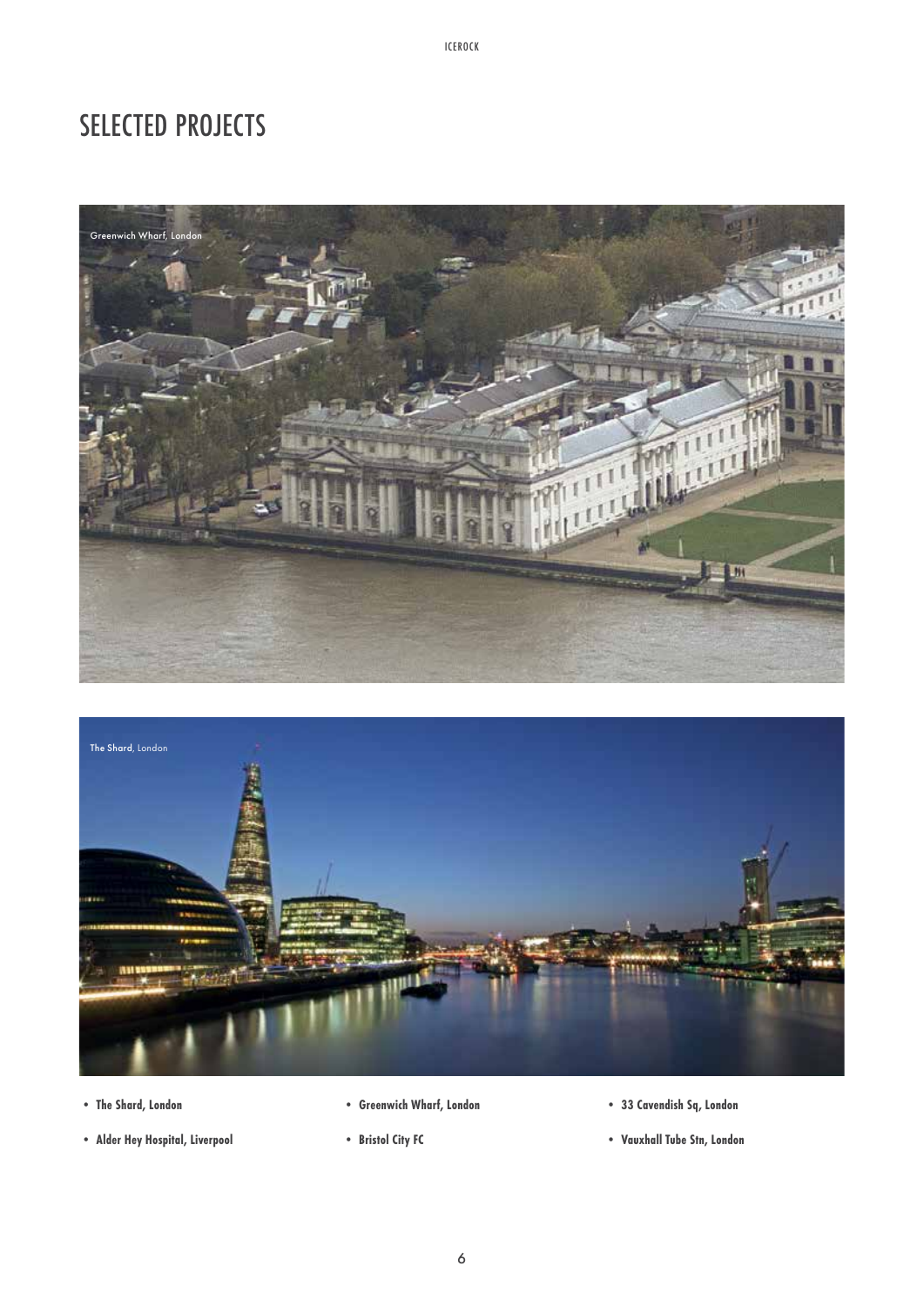## SUPPLY DETAILS

| <b>ICEROCK</b>                |                                     |              |         |                               |                        |                              |  |
|-------------------------------|-------------------------------------|--------------|---------|-------------------------------|------------------------|------------------------------|--|
|                               | <b>Nominal Insulation Thickness</b> | <b>Width</b> | Length  | <b>Contents of</b><br>Package |                        | <b>Contents of Container</b> |  |
|                               | (mm)                                | (mm)         | (mm)    | m <sup>2</sup>                | <b>Packs/Container</b> | $m^2$ Container              |  |
| <b>ICEROCK DUCTWRAP</b>       |                                     |              |         |                               |                        |                              |  |
| Density 40-45 $\text{kg/m}^3$ | 25                                  | 900          | 10 000  | 9.0                           | 810                    | 7290                         |  |
|                               | 40                                  | 900          | 8 5 0 0 | 7.65                          | 720                    | 5508                         |  |
|                               | 50                                  | 900          | 7 500   | 6.75                          | 650                    | 4388                         |  |
| <b>ICEROCK DUCTSLAB</b>       |                                     |              |         |                               |                        |                              |  |
| Density 45 kg/m <sup>3</sup>  | 40                                  | 600          | 1200    | 7.20                          | 240                    | 1728                         |  |
|                               | 50                                  | 600          | 1200    | 5.76                          | 240                    | 1382                         |  |
|                               | 60                                  | 600          | 1200    | 5.04                          | 240                    | 1210                         |  |
|                               | 80                                  | 600          | 1200    | 3.60                          | 240                    | 864                          |  |
|                               | 100                                 | 600          | 1200    | 2.88                          | 240                    | 691                          |  |

## MORE INFORMATION FROM WWW.PAROC.CO.UK

The latest information on our products and insulation solutions is available on our web pages. As part of our service package for you, we keep our web pages constantly updated.